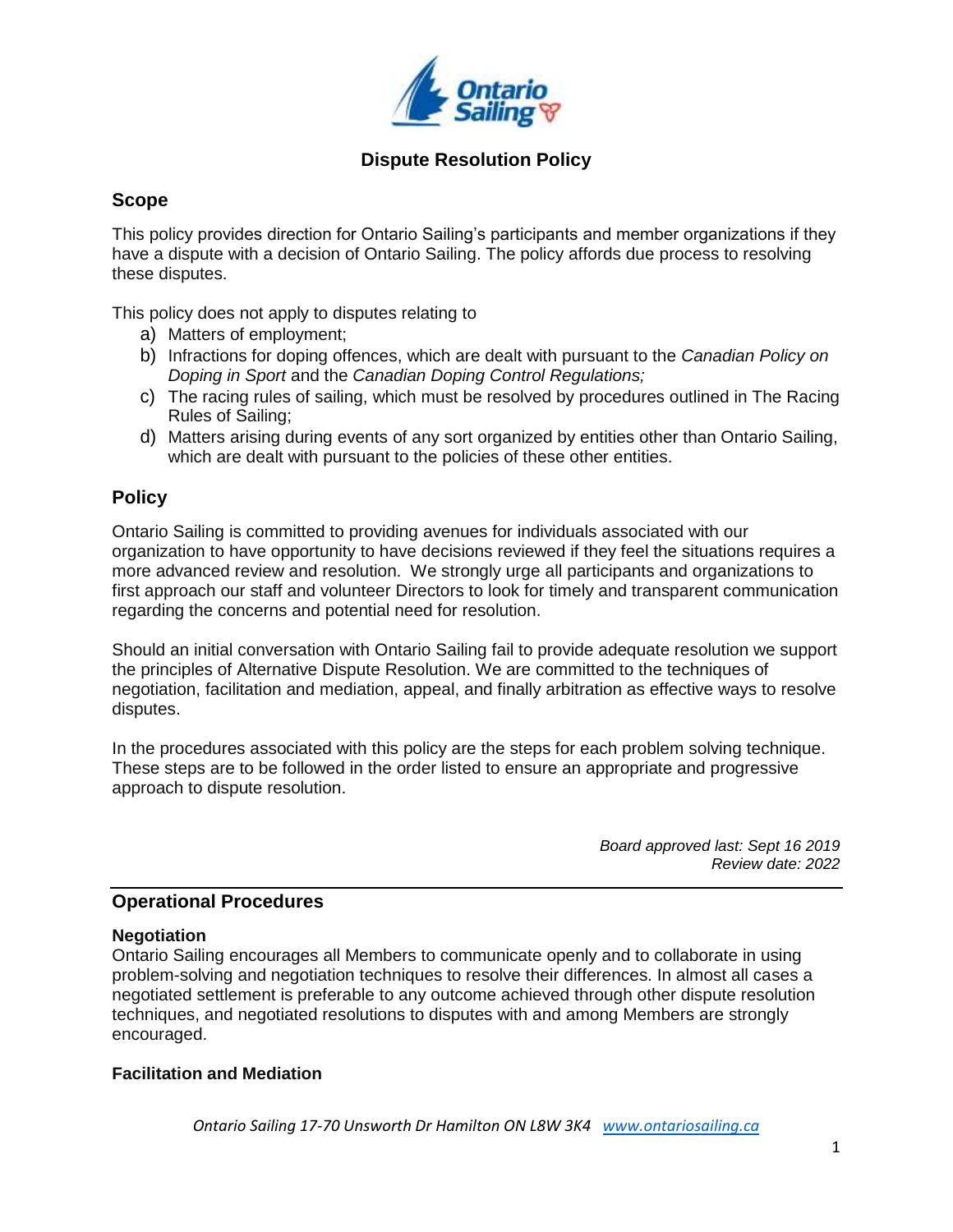

Opportunities for facilitation and mediation may be pursued at any point in a dispute within Ontario Sailing where it is appropriate and where the disputing parties agree that such a course of action would be mutually beneficial.

Where mediation is pursued, it will be done so in accordance with standard mediation practice using mediators who are acceptable to the parties.

### **Appeals**

#### Timing of Appeal

A Member who wishes to appeal a decision will have 5 Days from the date on which they received notice of the decision, to submit in writing notice of their intention to appeal, grounds for the appeal and a summary of the evidence that supports these grounds, to the Official. Any Member wishing to initiate an appeal beyond the period of 5-Days must provide a written request stating reasons for an exemption to the requirement of Paragraph 5. The decision to allow, or not allow an appeal outside the period of 5-Days will be at the sole discretion of the Official, and may not be appealed.

### Grounds for Appeal

Not every decision may be appealed. Decisions may only be appealed, and appeals may only be heard, on procedural grounds. Procedural grounds are strictly limited to the Respondent's:

- a) Making a decision for which it did not have authority or jurisdiction as set out in Ontario Sailing governing documents;
- b) Failing to follow procedures as laid out in the bylaws or approved policies of Ontario Sailing; or
- c) Making a decision that was influenced by bias.

#### Screening of Appeal

Within 2 Days of receiving the notice and grounds of an appeal, the Official will determine whether there are appropriate grounds for the appeal to proceed as set out herein. If the appeal is denied on the basis of insufficient grounds, the Appellant will be notified of this decision in writing, giving reasons. This decision is at the sole discretion of the Official and may not be appealed.

#### Appeals Panel

If the Official is satisfied that there are sufficient grounds for an appeal, within 3 days of having received the original notice of appeal the Official will establish an Appeals Panel (hereafter referred to as the "Panel") as follows:

- a) The Panel will be comprised of three individuals who will have no significant relationship with the affected parties, will have had no involvement with the decision being appealed, and will be free from any other actual or perceived bias or conflict.
- b) The Official may designate one of the Panel appointees to serve as chairperson of the Panel. In the event the Official does not designate a Chairperson, the members of the Panel will select from themselves a Chairperson.

#### Preliminary Conference

The Panel may determine that the circumstances of the appeal warrant a preliminary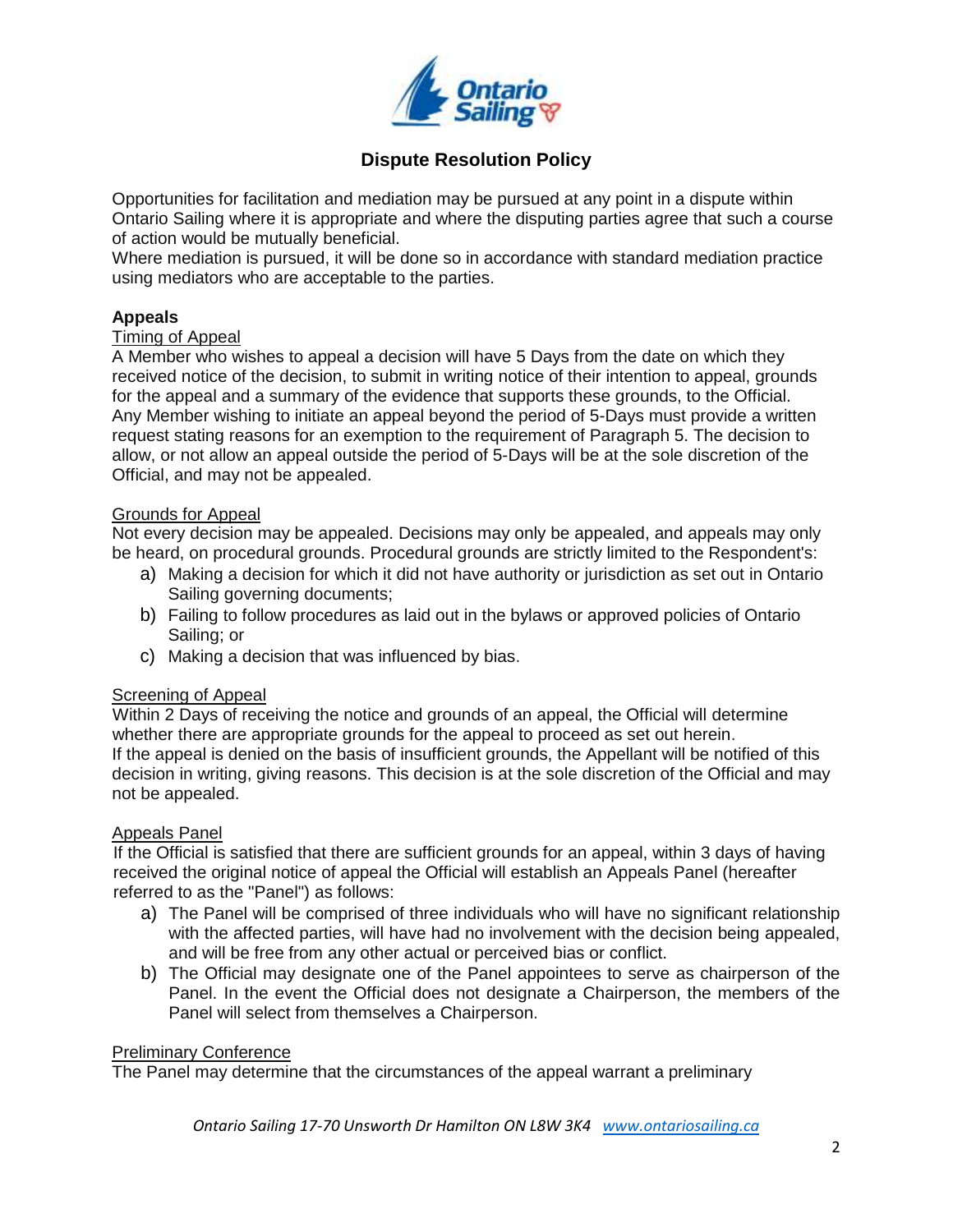

Conference.

The matters that may be considered at a preliminary conference include:

- a) Format of the appeal (hearing by documentary evidence, oral hearing or a combination of both);
- b) Timelines for exchange of documents;
- c) Clarification of issues in dispute;
- d) Clarification of evidence to be presented to the Panel; order and procedure of hearing;
- e) Location of hearing, where the hearing is an oral hearing;
- f) Identification of witnesses; and

g) Any other procedural matter that may assist in expediting the appeal proceedings. The Panel may delegate to its Chairperson the authority to deal with these preliminary matters on behalf of the Panel.

## Procedure for the Hearing

Where the Panel has determined that the appeal will be held by way of oral hearing, the Panel will govern the hearing by such procedures as it deems appropriate, provided that:

- a) The hearing will be held within 14 days of the Panel's appointment.
- b) The Appellant and Respondent will be given 7 days written notice of the date, time and place of the hearing.
- c) A quorum will be all three Panel appointees.
- d) Decisions will be by majority vote, where the Chairperson carries a vote.
- e) If the decision of the Panel may affect another party to the extent that the other party would have recourse to an appeal in their own right under this policy, that party will become a party to the appeal in question and will be bound by its outcome.
- f) A representative or advisor, including legal counsel, may accompany any of the parties.
- g) The Panel may direct that any other person participates in the appeal.

In order to keep costs to a reasonable level the Panel may conduct the appeal by means of a telephone conference.

## Procedure for Documentary Appeal

Where the Panel has determined that the appeal will be held by way of documentary submissions, it will govern the appeal by such procedures as it deems appropriate provided that:

- a) All parties are given a reasonable opportunity to provide written submissions to the Panel, to review written submissions of the other parties, and to provide written rebuttal and argument.
- b) The applicable principles and timelines set out with these procedures are respected.

## Appeal Decision

Within 7 days of concluding the appeal, the Panel will issue its written decision, with reasons. In making its decision, the Panel will consider the terms of reference and authority levels, which would have guided the original decision-maker. The Panel may decide:

- a) To reject the appeal and confirm the decision being appealed; or
- b) To uphold the appeal and refer the matter back to the initial decision-maker for a new